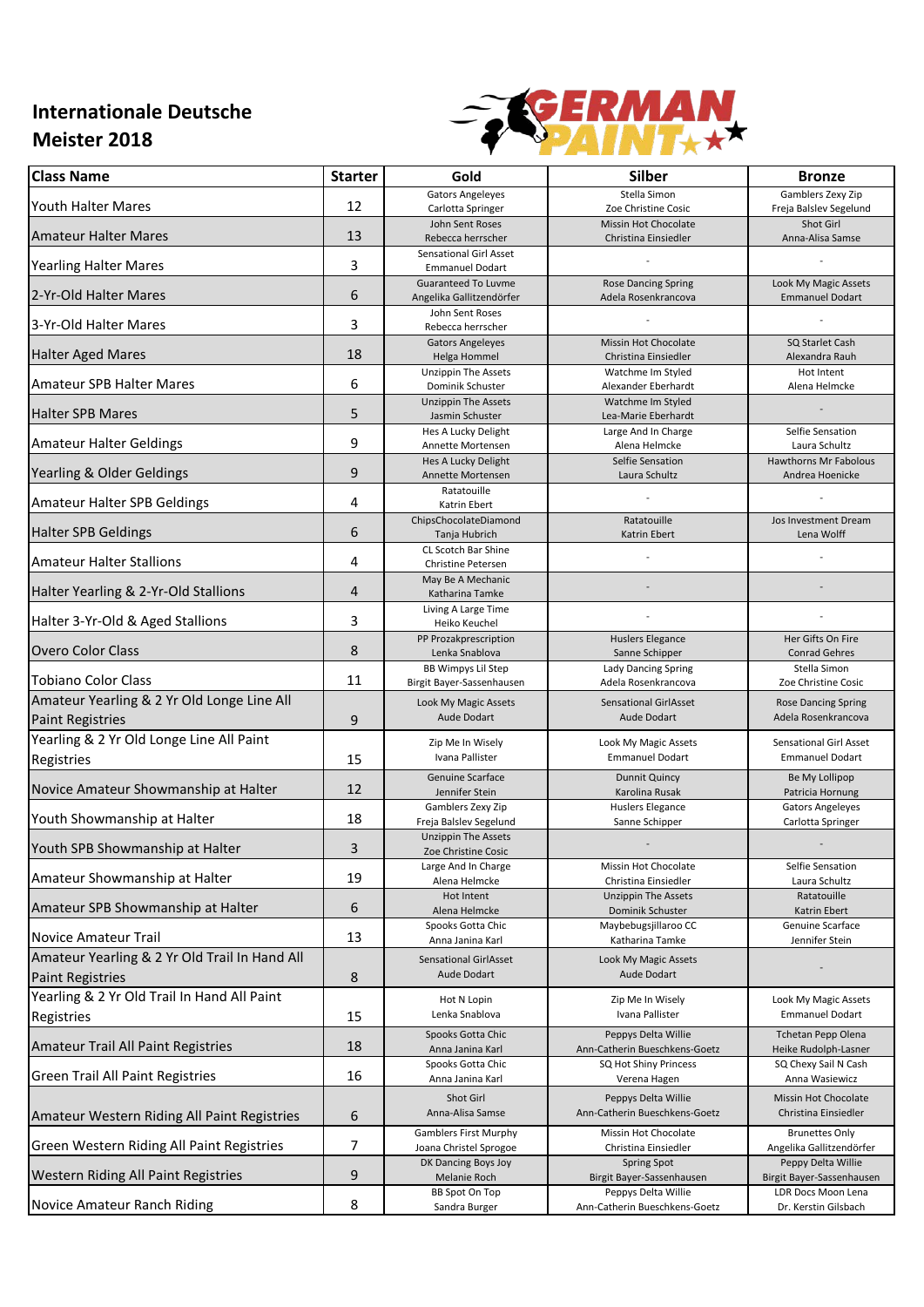## **Internationale Deutsche Meister 2018**



| <b>Class Name</b>                         | <b>Starter</b> | Gold                                                   | Silber                                                 | <b>Bronze</b>                                          |
|-------------------------------------------|----------------|--------------------------------------------------------|--------------------------------------------------------|--------------------------------------------------------|
| Amateur Ranch Riding All Paint Registries | 12             | Shot Girl<br>Anna-Alisa Samse                          | <b>BB Spot On Top</b><br>Sandra Burger                 | <b>LDR Docs Moon Lena</b><br>Dr. Kerstin Gilsbach      |
| Green Western Pleasure                    | 12             | Selfie Sensation<br>Laura Schultz                      | A Gambling Deal<br>Phlipp Dammann                      | SQ Hot Shiny Princess<br>Verena Hagen                  |
| Novice Amateur Western Pleasure           | 9              | <b>Brunettes Only</b><br>Jürgen Ochrana                | Classic Western Art<br>Anna-Sophie Stein               | John Sent Roses<br>Rebecca Herrscher                   |
| <b>SPB Green Western Pleasure</b>         | 4              | Jos Investment Dream<br>Lena Wolff                     |                                                        |                                                        |
| Novice Amateur Western Horsemanship       | 15             | Genuine Scarface<br>Jennifer Stein                     | SQ Hot Shiny Princess<br>Sabrina Rauh                  | <b>Brunettes Only</b><br>Jürgen Ochrana                |
| <b>Cutting All Paint Registries</b>       | 6              | <b>Tacos Showboots</b><br>Klaus Neuhaus                | Tacos Funny B<br><b>Klaus Neuhaus</b>                  | Sonnys Taco Bar<br><b>Klaus Neuhaus</b>                |
| <b>Novice Amateur Reining</b>             | 5              | ND Gun Sawyer<br>Nicole Opitz                          | <b>LDR Smoking Lil Step</b><br>Jessica Ziegler         |                                                        |
| Youth Reining All Paint Registries        | 6              | Sun Peppy Train<br>Anna Middelberg                     | Dunnit Quincy<br>Julia Lukjanowicz                     | Smart Like My Daddy<br>Lea-Marie Eberhardt             |
| Amateur Reining All Paint Registries      | 6              | Spooks Gotta Chic<br>Anna Janina Karl                  | <b>Dunnit Quincy</b><br>Karolina Rusak                 | ND Gun Sawyer<br>Nicole Opitz                          |
| Junior Reining All Paint Registries       | 5              | PK Gunningforjazz<br>Lars Nebel                        | Who Is Peter Parker<br>Lars Suechting                  |                                                        |
| Senior Reining All Paint Registries       | 3              | ND Gun Sawyer<br>Rene Opitz                            |                                                        |                                                        |
| Youth Ranch Riding All Paint Registries   | 5              | Sun Peppy Train<br>Anna Middelberg                     | Mitos Honeymoon<br>Cindy Constantin                    |                                                        |
| Ranch Riding All Paint Registries         | 17             | Shot Girl<br>Anna-Alisa Samse                          | <b>Spring Spot</b><br>Birgit Bayer-Sassenhausen        | <b>BB Spot On Top</b><br>Sandra Burger                 |
| Youth Western Pleasure                    | 12             | Lark A Movie Star<br>Carolin Rauch                     | Gamblers Zezy Zip<br>Freja Balslev Segelund            | <b>Gators Angeleyes</b><br>Carlotta Springer           |
| Amateur Western Pleasure                  | 9              | <b>Missin Hot Chocolate</b><br>Christina Einsiedler    | Hes A Lucky Delight<br>Annette Mortensen               | <b>Brunettes Only</b><br>Jürgen Ochrana                |
| Amateur SPB Western Pleasure              | 3              | Hot Intent<br>Alena Helmcke                            |                                                        |                                                        |
| Youth Western Horsemanship                | 18             | Gamblers Zezy Zip<br>Freja Balslev Segelund            | Ima Sensational Mover<br>Ivana Pallister               | <b>Gators Angeleyes</b><br>Carlotta Springer           |
| Amateur Western Horsemanship              | 12             | Large And In Charge<br>Alena Helmcke                   | Shot Girl<br>Anna-Alisa Samse                          | Missin Hot Chocolate<br>Christina Einsiedler           |
| Amateur SPB Western Horsemanship          | $\overline{4}$ | Hot Intent<br>Alena Helmcke                            |                                                        |                                                        |
| Junior Western Pleasure                   | 11             | Selfie Sensation<br>Laura Schultz                      | Zip My Assets DH<br>Keith M. Long                      | SQ Hot Shiny Princess<br>Verena Hagen                  |
| <b>SPB Western Pleasure</b>               | 3              | Jos Investment Dream<br>Lena Wolff                     |                                                        |                                                        |
| Senior Western Pleasure                   | 10             | Missin Hot Chocolate<br>Christina Einsiedler           | What A Brilliant Son<br>Dora Gocze                     | Midnight Asset DH<br><b>Denise Henss</b>               |
| Youth Trail All Paint Registries          | 18             | Gamblers Zezy Zip<br>Freja Balslev Segelund            | Watchme Im Styled<br>Lea-Marie Eberhardt               | Smart Like My Daddy<br>Lea-Marie Eberhardt             |
| Junior Trail All Paint Registries         | 6              | SQ Starlet Cash<br>Verena Hagen                        | Ima Sensational Mover<br>Saskia Moeskops               | Notice Clues Rocket<br>Angelika Gallitzendörfer        |
| Senior Trail All Paint Registries         | 18             | What A Brilliant Son<br>Dora Gocze                     | <b>BB Wimpys Lil Step</b><br>Birgit Bayer-Sassenhausen | Missin Hot Chocolate<br>Christina Einsiedler           |
| Novice Amateur Hunter Under Saddle        | 7              | <b>Gamblers First Murphy</b><br>Joana Christel Sprogoe | <b>Brunettes Only</b><br>Jürgen Ochrana                | Classic Western Art<br>Anna-Sophie Stein               |
| Youth Hunter Under Saddle                 | 11             | <b>Gamblers Zexy Zip</b><br>Freja Balslev Segelund     | Smart Like My Daddy<br>Lea-Marie Eberhardt             | <b>Real Sweet Marks</b><br>Ivana Pallister             |
| Amateur Hunter Under Saddle               | 7              | Large And In Charge<br>Alena Helmcke                   | Coosa Chic<br>Nadine Chamier                           | Hes A Lucky Delight<br>Annette Mortensen               |
| Amateur SPB Hunter Under Saddle           | 3              | Hot Intent<br>Alena Helmcke                            |                                                        |                                                        |
| Novice Amateur Hunt Seat Equitation       | 6              | Classic Western Art<br>Anna-Sophie Stein               | SQ Hot Shiny Princess<br>Sabrina Rauh                  | <b>Brunettes Only</b><br>Jürgen Ochrana                |
| Youth Hunt Seat Equitation                | 10             | Gamblers Zexy Zip<br>Freja Balslev Segelund            | Ima Sensational Mover<br>Ivana Pallister               | Smart Like My Daddy<br>Lea-Marie Eberhardt             |
| Amateur Hunt Seat Equitation              | 9              | Large And In Charge<br>Alena Helmcke                   | Missin Hot Chocolate<br>Christina Einsiedler           | Classic Western Art<br>Anna-Sophie Stein               |
| <b>Amateur SPB Hunt Seat Equitation</b>   | 3              | Hot Intent<br>Alena Helmcke                            |                                                        |                                                        |
| Green Hunter Under Saddle                 | 12             | SQ Lets Talk Cougaret<br>Anna Wasiewicz                | SQ Hot Shiny Princess<br>Verena Hagen                  | <b>Gamblers First Murphy</b><br>Joana Christel Sprogoe |